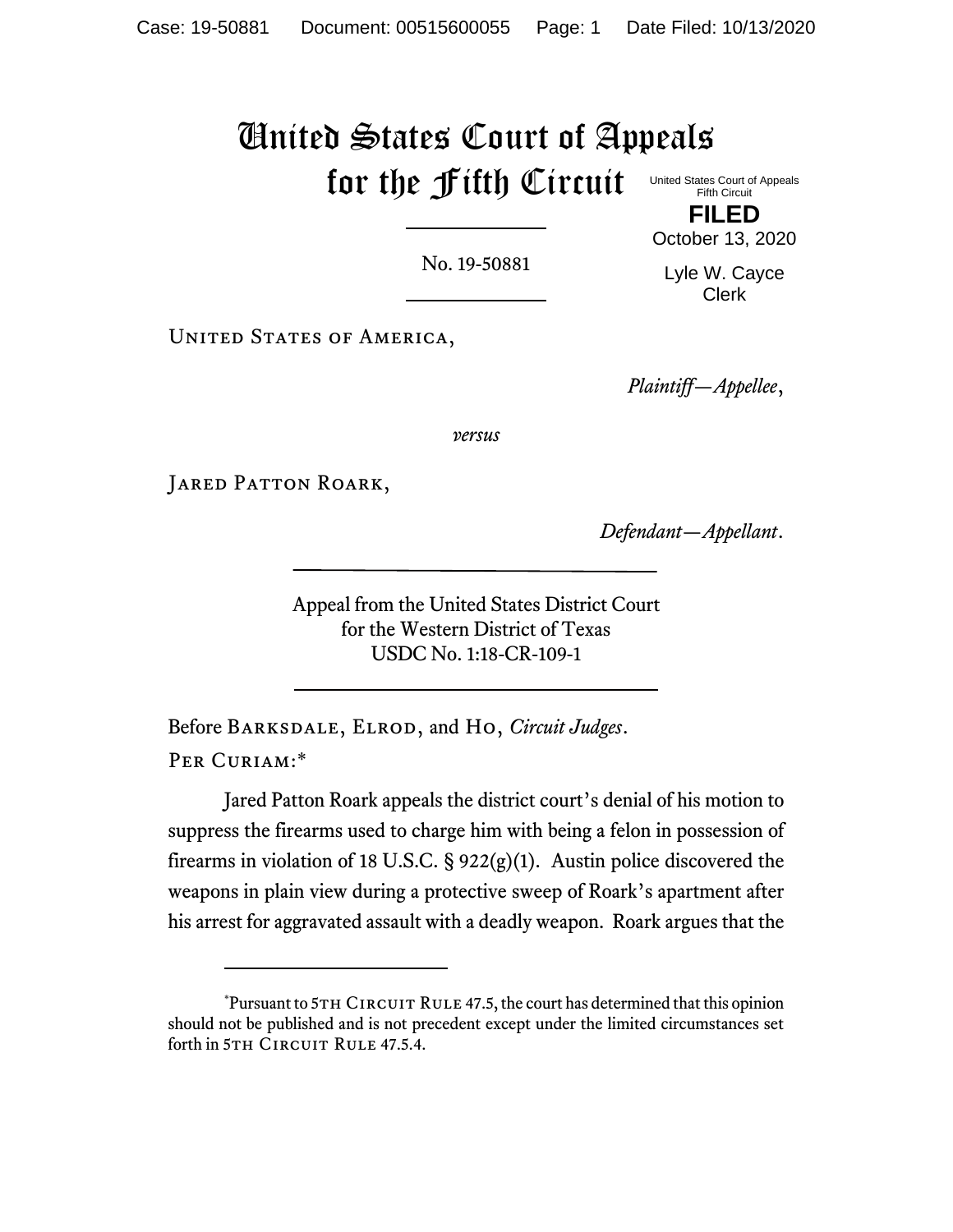## No. 19-50881

warrantless protective sweep was an unreasonable search because no exigent circumstances existed. We disagree and affirm the district court's denial of the motion to suppress.

Officer Christopher Anderson of the Austin Police Department was tasked with executing an arrest warrant on Jared Roark for aggravated assault with a deadly weapon. The warrant stemmed from a dispute Roark and his girlfriend, Lisa Hogan, had with Hogan's sister and her boyfriend, Jesus Mares.During the altercation, Roark allegedly brandished a handgun, threatened Mares, and struck him over the head with the barrel of the gun.

In preparing to execute the warrant, Officer Anderson researched Roark's background. He learned, *inter alia*: Roark and Hogan were known members of the Red Guard, an anti-police faction of Antifa; they had been kicked out of the Red Guard for being too militant and extreme; they formed a splinter Antifa protest group called The Partisans; Roark attempted to set fire to another protester's sign, resisted arrest, and attempted to assault a police officer at the Texas State Capitol, according to the relevant arrest report; Hogan had been on a terrorist watch list in Georgia and had hit another person with a rock at a protest in Austin; and the utilities for Roark and Hogan's apartment were registered in the name of Jesse Arost, another Red Guard member who had been arrested for assault. Roark also had a prior felony conviction barring him from possessing a firearm, yet he allegedly possessed the gun used in the assault.

Officer Anderson and four other Austin police officers arrested Roark the next day while Roark was walking his dog outside his apartment.While Officer Anderson returned Roark's dog to the apartment, the other officers escorted Roark past the apartment and to the patrol car. Roark then screamed in the direction of the apartment: "Cindy, call George, the police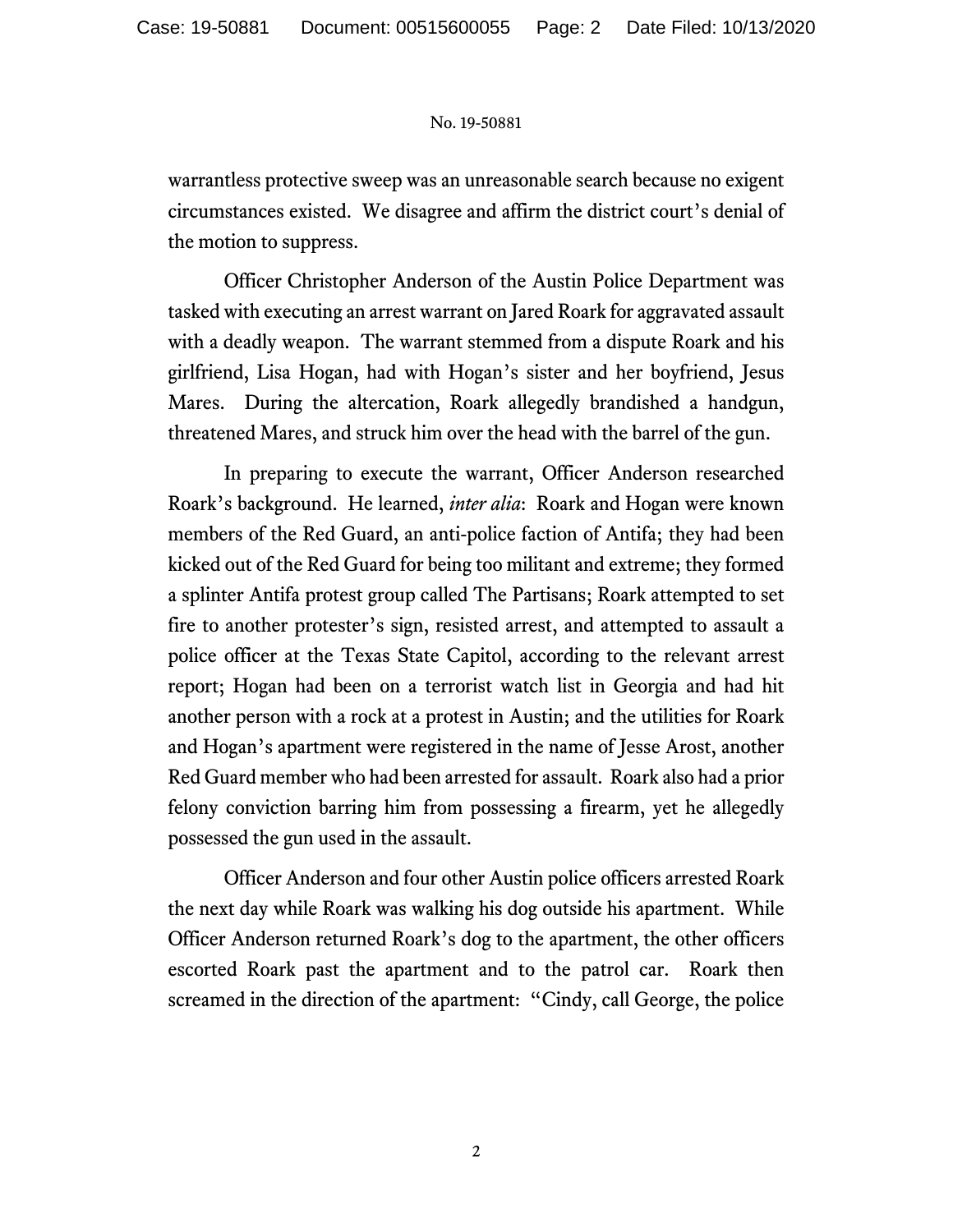## No. 19-50881

have me! Cops, cops, cops, cops! Call George Lobb! Police! Jesus is a fing snitch! He's making s— up! Call George!"

Meanwhile, Officer Anderson knocked on the apartment door and heard scuffling noises in the background. Hogan answered the door, was ordered to step out of the apartment, and denied that any other individuals were inside. Officer Anderson called for backup to perform a protective sweep of the apartment for unknown confederates and waited approximately two minutes outside the apartment with Hogan for his colleagues to arrive. After securing Roark in the patrol car, two officers joined Anderson to conduct the protective sweep, during which they observed firearms in plain view. This discovery formed the basis for a search warrant, leading to the seizure of those firearms, ammunition, and diagrams depicting assaulting police.

Under a conditional plea agreement, Roark pleaded guilty to the charged offense but reserved his right to appeal the denial of his motion to suppress. In denying that motion, the district court held: "The possibility that other persons remained in the apartment, along with a firearm the officers believed was in the apartment, suggested a possible threat that a reasonably prudent officer would believe should be pursued by entering the apartment to conduct a protective sweep."

On appeal, Roark contends that the district court erred by dismissing his motion to suppress. He argues that there was no exigency to justify the protective sweep for three main reasons. First, he maintains that Officer Anderson knew George Lobb was Roark's lawyer and, thus, not a threat. Second, he asserts that the two minutes between Roark's arrest and the beginning of the sweep demonstrate the officers' lack of urgency. And, third, he insists that the officers showed no concern for their safety while waiting with Hogan before conducting the sweep. According to Roark, the officers